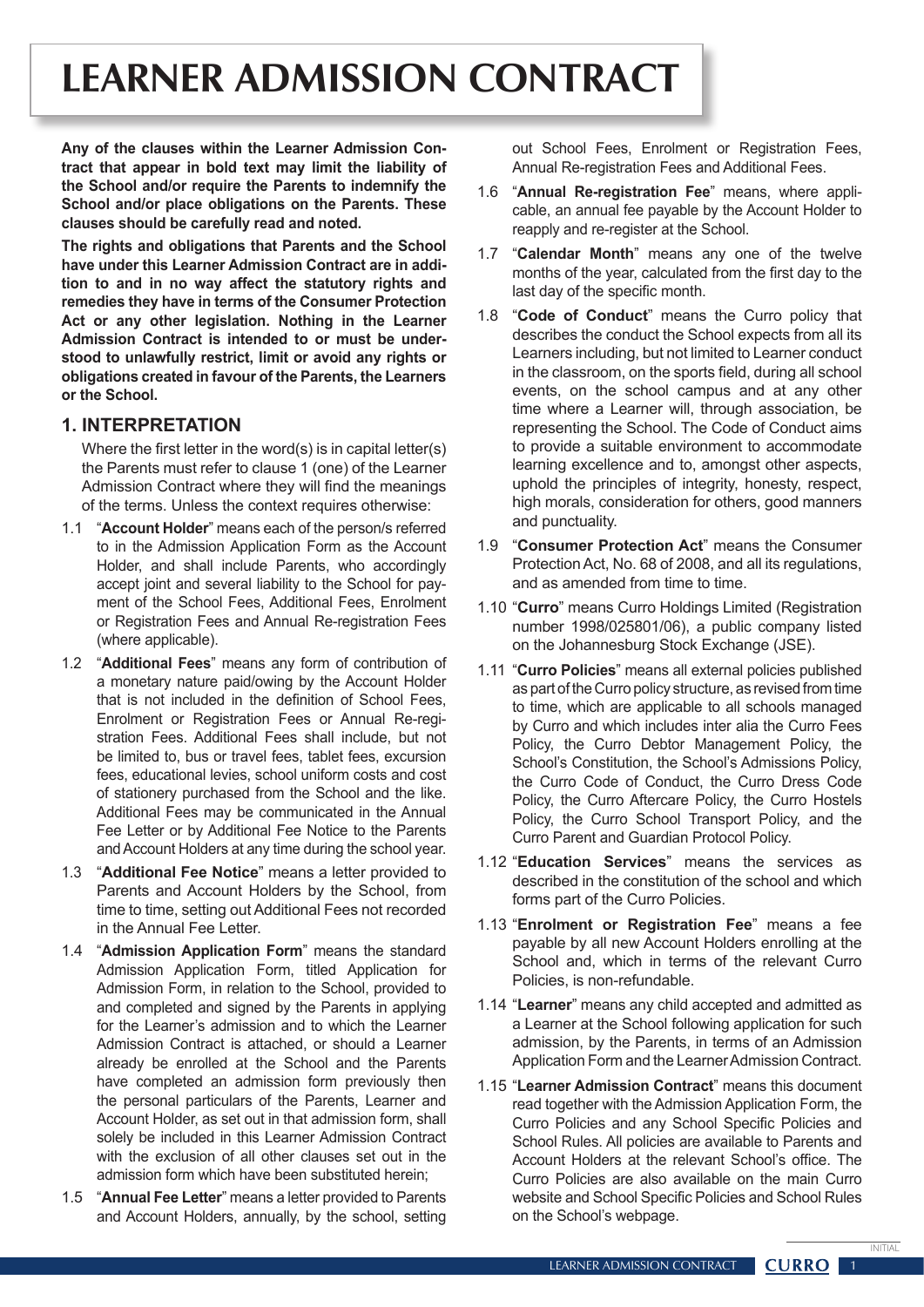- 1.16 "**Learner Disciplinary Policy**" means the Curro policy that guides the School's principles of positive and fair discipline and the consistent application of appropriate, disciplinary measures where necessary.
- 1.17 "**Learner Personal Information Policy**" means the Curro policy that promotes the protection of personal information of Learners and ensures that the Learners' right to privacy are protected, subject to justifiable limitations, and are in line with the Protection of Personal Information Act of 2013.
- 1.18 "**Parents**" means each of the persons indicated in the Admission Application Form as the parents and/or legal guardians of each learner referred to in such Admission Application Form and who sign this Learner Admission Contract as the "Parents". Throughout this Learner Admission Contract reference is made to "Parents" instead of "Parent" or a guardian, and the reason for this is that in many instances both Parents and/or guardians will sign the Learner Admission Contract, and therefore if the Learner Admission Contract is signed by one Parent or guardian only (if a Learner only has one parent/guardian who has care/contact in respect of the Learner), all references in the Learner Admission Contract to "Parents" should be read as if those references are to that Parent or quardian. Account Holders are included in the definition of "Parents" to the extent that the Account Holder may differ from the "Parent/s" as set out in the Admission Application Form.
- 1.19 "**Parties**" means the parties to this LearnerAdmission Contract, being the Parents, Account Holder and the School.
- 1.20 "**School**" means the school operating from the physical address referred to in the Admission Application Form or such different name given to the School from time to time.
- 1.21 "**Schools Act**" means the South African Schools Act, No. 84 of 1996, and as amended from time to time.
- 1.22 "**School Fees**" means the amount contained in the Annual Fee Letter or a different amount determined in accordance with the Learner Admission Contract. The School Fees shall escalate annually as notified by the School to the Parents on or before 1 December of the preceding school year. Should a Learner board at the School Hostel and/or attend Aftercare, the Parents will be required to complete the relevant sections of the Admission Application Form. For the avoidance of doubt the relevant Hostel and/or Aftercare fees shall be included in the amount referred to as School Fees throughout the Learner Admission Contract.
- 1.23 "**School Head**" or "**Executive Head**" means the Principal or, where applicable, the executive manager of the School from time to time, he or she being the individual responsible for ensuring the provision of the Education Services on a day-to-day basis, and includes with reference to any particular Education Service any person to whom the Executive Head has delegated his or her functions in respect of such service.
- 1.24 "**School Hours**" means those times (of which Parents will be made aware from time to time) during which the School will make available Education Services on the School Premises.
- 1.25 "**School Premises or School Facilities**" means the grounds and property (including buildings, school fields, furniture, furnishings and equipment) which will be provided to Learners, and in respect of which the access of the general public will be appropriately limited having due regard to the fact that a school will be operating on and from the school premises.
- 1.26 "**School Specific Policies and School Rules**" means the School policies and rules developed for the specific School (as amended from time to time), in addition to the Curro Policies, as controlled by the Policy on the Development of School Specific Policies, Rules and Procedures and which, amongst other aspects, governs the conduct and the behaviour of Parents and/or Learners in relation to the School and in relation to other Learners and Parents.
- 1.27 "**School Term**" means each term of the school year as notified by the School to the Parents from time to time, and
- 1.28 **"School Transport**" means appropriately registered and licensed public transportation services, as further described in the relevant Curro Policies, provided by the School itself, or independent contractors appointed by the School, for use by Learners as a bus service to and from the School (for the avoidance of doubt, the Schools may elect in the sole and absolute discretion whether or not to make the aforementioned transport services available to its Learners).

#### **2. GENERAL TERMS OF ENROLMENT**

- 2.1 Should the Learner's application for admission be successful, the School agrees to enrol the Learner upon and subject to the terms and conditions of the Learner Admission Contract. The School reserves the right to apply for a full credit check on the Parents, including contacting any previous schools that the prospective learner has attended, in order to assess amongst other aspects, the Parents' financial means in order to assess their ability to satisfy the financial obligations as set out in the Learner Admission Contract. **The Parents hereby authorise the School and/or any of its associates to conduct any credit inquiries on the Parents as may be necessary from time to time. The Parents hereby give the School permission and authorisation to supply consumer credit information to any debt collectors and/or credit bureaux (and in this regard it is recorded and acknowledged by the Parents that the School may transmit to any debt collectors and/or credit bureaux data about this Learner Admission Contract as well as information on the non-compliance with the terms and conditions of this Learner Admission Contract by the Parents).**
- 2.2 **The South African Schools Act established a national schooling system and recognises two categories of schools: public and independent. Public schools are state controlled and independent schools are privately governed. Curro is a JSE listed public company which offers schooling in independent schools to predominantly South African Learners. It is recorded that Parents have a wide range of schooling options for their children in South Africa, whether in public schools, independent schools**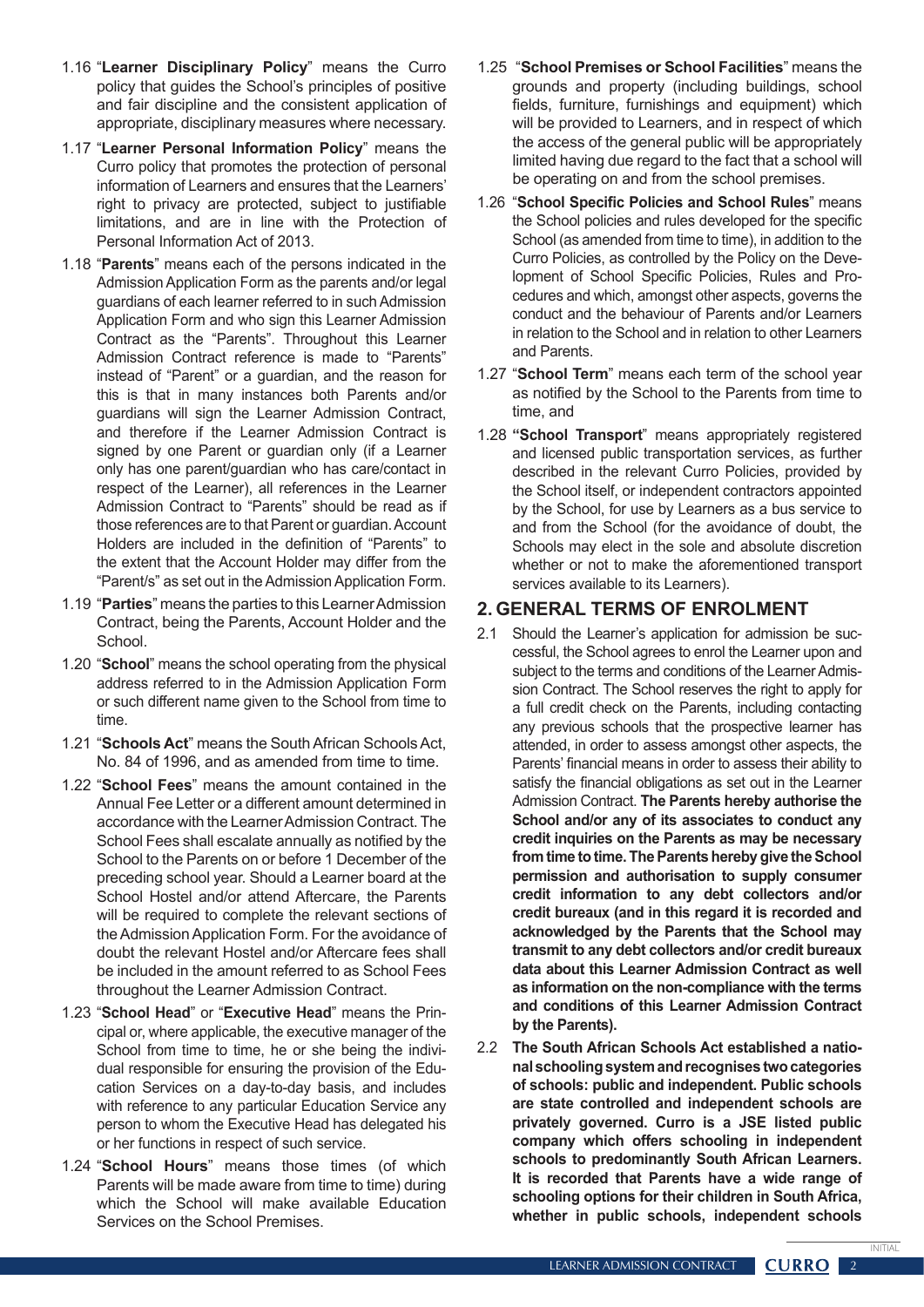**or through home schooling. Curro carries the full financial risk when erecting school buildings and other infrastructure and employing staff members. The costs involved in operating the School are primarily funded by School Fees. In the competitive South African education services market, Curro strives to make available and render a high standard of education as this is expected by both Parents and Learners. The School must accordingly financially budget to achieve and maintain superior quality education and if the Parents are unable to meet their financial obligations in terms of the Learner Admission Contract, the quality of education offered at the School will suffer.** 

- 2.3 **A Learner shall be enrolled for one academic year only. Each Learner will be required to be readmitted on an annual basis and may be required to pay the Annual Re-registration Fee (where applicable). An existing Learner will be regarded as automatically having applied for re-admission, save for where the School is formally informed that the existing Learner is leaving the School. The Learner's application will then be considered by the School who may re-admit the Learner at the sole discretion of the School. Re-applications might be unsuccessful in the case of, for example, if the Learner no longer meets the age group for the grade applied for, serious disciplinary issues involving the Learner, or failure on the Learners part to comply with the School Specific Policies and School Rules or the contractual failure of the Parents or the Account Holders. For the avoidance of doubt, the aforementioned cases are not meant as an exhaustive list and in no way limit the School's discretion to refuse any application for re-admission.**
- 2.4 **The Parents of each Learner agrees to sign an updated Learner Admission Contract should the School require them to do so. Furthermore, even though the Learner Admission Contract has been signed by the Parties, the Learner Admission Contract may still be cancelled by the School as a result of, for example, non-payment of School Fees by the Parents. The Learner may, as a result, not be able to attend the School or if already present may be required to leave the School. A Learner will not be allowed to attend the School at the beginning of the first School Term, of any school year, until all amounts which are due for payment before the beginning of the first School Term of the school year have been paid. The amount due will include, in the case of a school year, all overdue amounts which remain unpaid from the previous school year by the Parents (including any legal costs and other costs incurred by the School to recover School Fees) in terms of the Learner Admission Contract.**
- 2.5 The School reserves the right to contact any previous school that the prospective learner has attended, in order to obtain a reference for the Learner and the Parents.
- 2.6 The School shall only be bound by the Learner Admission Contract if it has been signed by or on behalf of the Parent/s and the School. The Executive Head, or

his/her duly authorised representative, is collectively authorised by the School to sign the Learner Admission Contract, or any other relevant documentation, on the School's behalf. The School shall however be entitled to waive compliance with the requirement that the Learner Admission Contract be signed by one or more of the Parents or the School. **Should the Learner Admission Contract not be signed by all of the Parents it shall not affect or limit the liability of those Parents on whose behalf it was signed.**

- 2.7 School attendance by the Learner is compulsory in terms of the Schools Act. The School must therefore be provided with any information in respect of casual or prolonged absence from the School by the Learner. Parents and Learners agree to approach such absences in the manner described by the relevant Curro Policies and other School Specific Policies and School Rules that might be implemented from time to time.
- 2.8 If the Parents have any queries, concerns and/or complaints relating to the School and/or a Learner's involvement in the School and/or any matter arising out of the Learner Admission Contract it must be raised, in writing, with the Executive Head or his/her delegate.

#### **3. OBLIGATIONS OF THE SCHOOL**

- 3.1 The Executive Head or his/her duly authorised representative has sole discretion to admit and enrol a prospective learner or to refuse a prospective learner without giving reasons. The Executive Head or his/ her duly authorised representative may, at his/her sole discretion, grant temporary enrolment to a prospective learner, subject to any terms and conditions that the Executive Head may impose, at his/her discretion. The Executive Head may cancel the enrolment (including temporary enrolment) of a Learner in accordance with the Learner Admission Contract and the relevant Curro Policies, including the Curro Admissions Policy, the Curro Admissions Procedure, the Curro Code of Conduct, and School Specific Policies or School Rules.
- 3.2 **Until the Learner Admission Contract is signed by the Parties and the Enrolment or Registration Fee or Annual Re-registration Fee (where applicable) is paid, nothing in the Learner Admission Contract shall be construed as a representation or warranty made by the School to the Parents or the Learner that the prospective Learner will in fact be admitted.**
- 3.3 While the Learner is enrolled at the School the staff of the School undertakes to exercise reasonable care in respect of the Learner's education and welfare during School Hours and/or when the Learner is permitted or required to be on the School Premises and/or when the Learner is attending a school activity.
- 3.4 The School shall provide Education Services for the benefit of such Learner and other Learners at the School during School Hours or extracurricular activities and in doing so will exercise skill and care.
- 3.5 The School will at all times but within reason maintain, service, repair or replace the School Facilities from time to time, to the extent that the School in its sole discretion is of the opinion that such work may in fact be required or as required by relevant education facility legislation.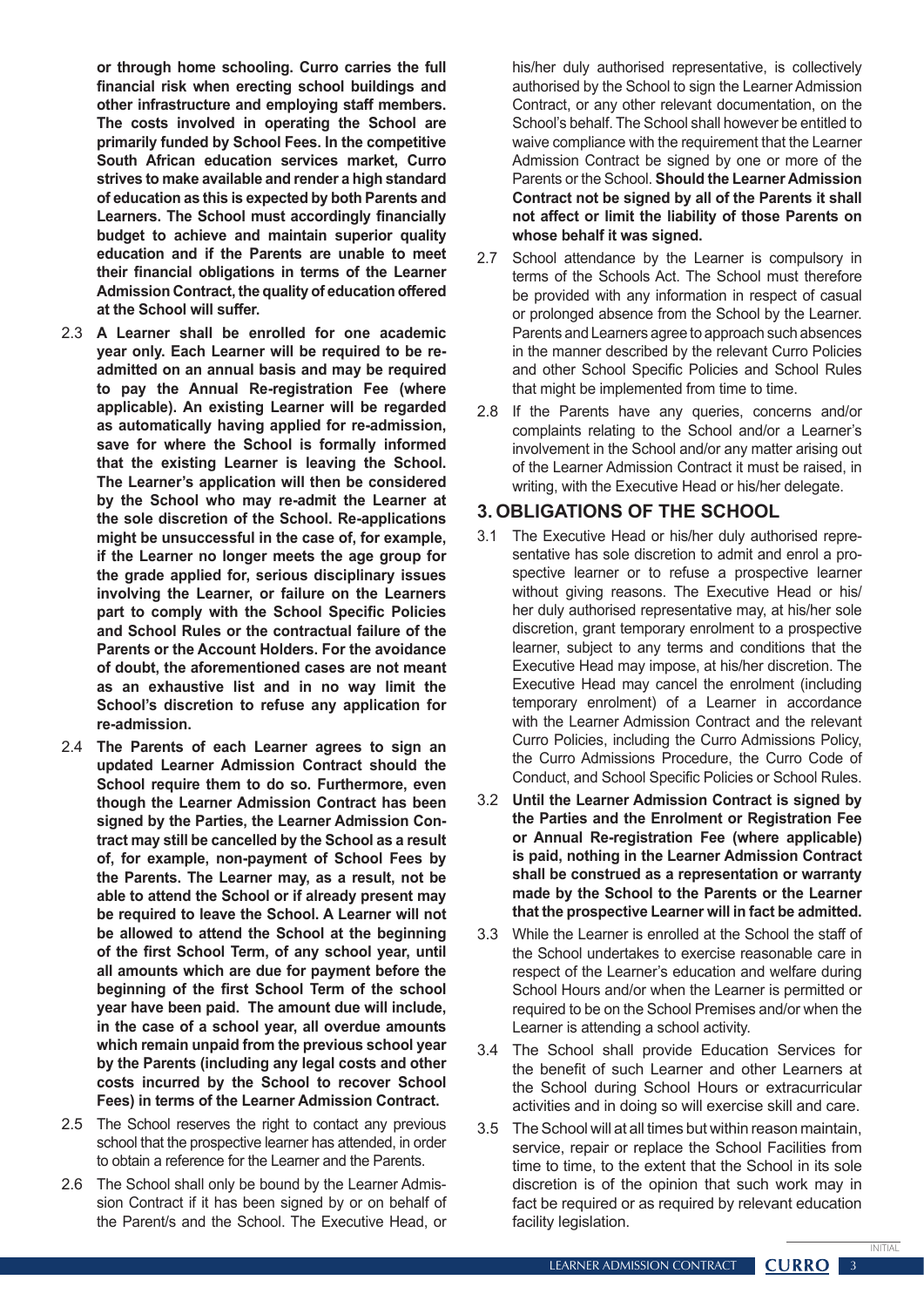- 3.6 The School shall provide the Parents with the bank account details into which all payments must, from time to time, be made by the Parents.
- 3.7 The School will monitor each Learner's progress and on a regular basis generate and send to the Parents progress report cards. Where there is any concern about a Learner's progress, the School will arrange for a meeting with the Parents to discuss and deal with the concerns. Without creating any further obligations for the School it will for an initial period of 3 (three) calendar months after a new Learner has started school, use its best endeavours to identify any physical, mental or emotional conditions that may cause any obstacle to or difficulty in or restriction on a Learner's learning ability. Should further diagnosis be required, after the aforementioned initial period, the School will arrange for an appropriate assessment by an appropriately qualified and experienced professional after making the required written recommendation to the Parents and only after it has received a written request and consent from the Parents. The cost of the assessment will be at the cost of the Parents. The Parents will at all times have the right to seek a diagnosis from a suitably qualified and experienced professional of their choice and will not be obliged to use the services of a professional suggested by the School. Whilst the School itself may be able to identify possible Learner specific conditions or educational needs, it is not in a position to diagnose the Learner with any specific medical condition or special educational needs. The School specifically draws the Parents' attention to the fact that the School's Facilities and resources may limit its ability to provide a high quality of education to Learners with special needs. The Executive Head may in his/her sole discretion cancel the Learner Admission Contract should the School no longer be able to provide adequate education to a Learner with special education needs. The payment of School Fees is dealt with in clause 5 below.

## **4. OBLIGATIONS OF THE PARENTS**

- 4.1 The Parents must assist the School by ensuring that:
	- 4.1.1 they fulfil all of their obligations contained in this Learner Admission Contract;
	- 4.1.2 they encourage and assist the Learner in his/her studies by giving appropriate support at home;
	- 4.1.3 they maintain a positive and respectful relationship with the School, its Learners and all of its staff;
	- 4.1.4 they attend meetings when requested to by the School and keep communication with the School open, informing the School of any matters that affect the well-being of the Learner;
	- 4.1.5 they provide the School with any changes to the Parents and/or Learner's personal information that is contained in the Admission Application Form including change of address and/or contact numbers, within two weeks of becoming aware of the change;
	- 4.1.6 **they confirm that all of the information that they have provided/will provide to the School is both true and correct. Should Parents withhold information from the School, and the information is considered important and relevant by the School, the School may elect to cancel the Learner Admission Contract,**

#### **in terms of clause 7 (seven) of the Learner Admission Contract;**

- 4.1.7 they inform the School, in writing and before the Learner attends school, of a Learner's special education needs, whether physical, including hearing impairment, visual impairment, or neurological impairment; or behavioural; or emotional; or any other medically assessed special need;
- 4.1.8 **they acknowledge and accept full responsibility for the Learner after the notified finishing time of any particular school day or school related activity or event, whether the Learner is on the School Premises or not, and**
- 4.1.9 **they acknowledge that they have read and understood each of the Curro Policies, the School Specific Policies and School Rules relevant to this Learner Admission Contract and agree to abide by the terms and conditions contained therein. Furthermore, they agree to abide by any other School Specific Policies and School Rules that the School may prescribe from time to time. The Parents will ensure that the Learner, any other guardian/parent of the Learner, the Account Holder, or any person who has rights of control and makes decisions in respect of the Learner shall abide by the Curro Policies, the School Specific Policies and School Rules. The Parents agree to support the School and the conditions/rules contained in the Curro Policies, the School Specific Policies and School Rules. The School shall ensure that copies of the aforementioned policies are available, free of charge, at the School office.**

#### **5. FEES AND PAYMENTS**

- 5.1 At the commencement of this Learner Admission Contract, the School Fees, Enrolment and Registration Fees, Annual Re-registration Fees and Additional Fees for each Learner as set out in the Annual Fee Letter are payable by the date(s) and in the manner and at the place described in such Annual Fee Letter.
- 5.2 **Parents should immediately inform the School if the Annual Fee Letter is not received within 7 (seven) days after the commencement of the first School Term. The failure by the School to make the Annual Fee Letter available to Parents shall not absolve the Parents from payment of any fees as contained therein and it is the Parents responsibility to verify the applicable fees payable.**
- 5.3 The Parents agree to reimburse to the School any expenses that the School incurs on behalf of or in relation to the Learner, such as emergency medical expenses. Proof of such expenses will be made available to Parents on request.
- 5.4 School Fees for a school year shall be determined on or before 30 November and Parents shall be notified of the amount on or before 1 December of the preceding school year. Notification may take place via a written notice, or email, or text message, in terms of the contact details provided for in the Application Admission Form.
- 5.5 **Once a Learner has been admitted to the School the Parents are liable for the full year's School**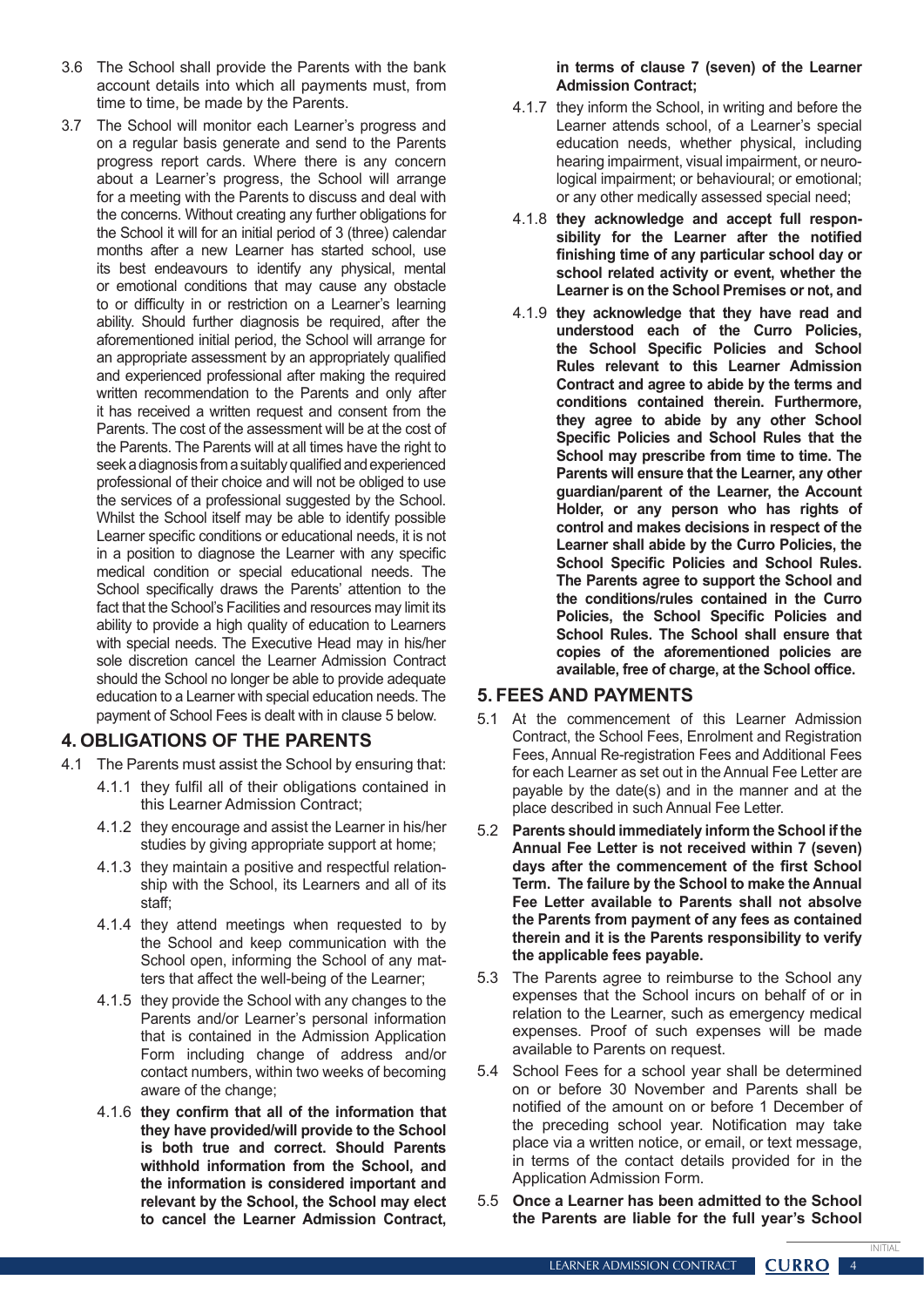**Fees for that specific year. The Parents may pay the School Fees in instalments but must be aware that should the Parents default they will be liable for the full year's School Fees.**

- 5.6 **School Fees are due and owing from the beginning of the school year and in the event that interest may accrue to Parents as a result of the upfront payment of fees, such accrued interest shall be considered to be the School's income. It is specifically recorded that the Parent consents to and acknowledges that they will not be paid any interest that may accrue as a result of the payment of School Fees.**
- 5.7 School Fees are to be paid in advance, either annually, termly or monthly (on/before the second day of each month), as set out in the Annual Fee Letter. The Parents may select a particular period and should they wish to change to another payment period (as provided for in the Annual Fee Letter), they must request (through the School Office) to the School for such change to be effected. Such proposed change will not become effective until notice of acceptance of such change is given by the School. Should the Parents elect to make monthly payments they authorise the School to set up a debit order against their bank account for the payment of the monthly School Fees. For the avoidance of doubt, where Parents elect to make monthly payments, such payments are apportioned over 12 (twelve) equal monthly instalments (including December). As such even though the Learner does not technically attend school for the full month in December, the School Fees charged in that month represent a portion of the annual School Fees charged and as such become due and payable by the Parent. It should further be noted that the School may, following information obtained from any credit report of the Parent, prescribe a particular payment period for the Parent.
- 5.8 If the Parents fail to pay any instalment on the due date, contained in the applicable Annual Fee Letter, and the School grants them an indulgence of time to make such payment, this shall not be regarded as a waiver (giving up) by the School of their right to insist that all amounts owing be paid immediately or an agreement that the payment dates for the remaining instalments have in any way been extended or altered. The School does not have an obligation to extend any payment date, but may do so in their sole discretion.
- 5.9 School Fees shall escalate at least annually but in exceptional circumstances more regularly. **The School has the right to amend or escalate the amount of the School Fees and/or the payment obligations of the Parents in respect of the School Fees or any other payments on written notice to the Parents.** Should the Parents be unsure as to any of their financial obligations, it is the responsibility of the Parents to contact the School in order to obtain clarity.
- 5.10 If the proposed changes in the School Fees referred to in clause 5.9 are not acceptable to the Parents they must, within 7 (seven) days of being given notice, contact the School via email and/or letter and/or telephone. **Should the Parents not accept the proposed changes such Learner's admission to the School will cease with effect from the last day of the School Term, before**

**the increased School Fees are due. For the sake of clarity, such termination will not have the effect of reducing or in any way doing away with any liability for the payment of any School Fees or any other amounts owing by the Parents in terms of the Learner Admission Contract.**

- 5.11 **If the Parents fail to give the required notification referred to in clause 5.10 they will be regarded as having agreed to and accepted the proposed changes and will be liable for the full amount of School Fees as set out in the notice.**
- 5.12 **The School may from time to time notify the Parents of Additional Fees which relate to specific activities, outings, stationery, and other items which may be recurring or once off, by giving advance notice to the Parents. The notice will stipulate exactly which activities, events or items the Additional Fees relate to. In the case of an activity/excursion, should the Parents elect to not pay the Additional Fees or should they fail to pay on or before the prescribed due date, then the Learner will not be permitted to participate in such activity. Furthermore, the School reserves the right to not permit a Learner to attend any extramural activities and/or excursions should the Parents not have paid any required Schools Fees and/or Annual Re-registration Fees and/or any other outstanding amounts, that are due and owing to the School.**
- 5.13 The Parents will not be entitled to any reduction or refund in respect of School Fees or Additional Fees for any period that a Learner is under suspension or should the Learner be expelled, unless determined otherwise at the sole discretion of the School.
- 5.14 **Where there is more than one Parent, the liabilities or obligations of the Parents under the Learner Admission Contract will be joint and several, the one paying the other to be absolved. This means that the person to whom the liability or obligation is owed by the Parents will be entitled to look to all or any one or more of the Parents for the enforcement of its rights and that no Parent will be entitled to resist any claim on the grounds that it is liable or responsible for only a limited share of such claim. The School shall be entitled to hand the overdue account over to its attorneys or appropriately registered debt collectors who may in turn claim all default, administration, and collection costs as contemplated in the Magistrate's Court Act 32 of 1944 that may arise as a result of the Parent/s failure to pay.**
- 5.15 The Parents may delegate the obligation of payment of School Fees and Additional Fees to a third party. The School may however still, at their sole discretion, elect to claim any outstanding amounts from the Parents and not the third party. The School may, at their sole discretion, require a third party to sign an agreement with the School to confirm that they will be responsible for the payment of School Fees and Additional Fees. The School will not accept payment from the third party if a Parent has not signed the Learner Admission Contract.
- 5.16 **The Parties agree that failure by the Parents to settle any School Fees and/or Additional Fees which become due, owing and payable in accordance with**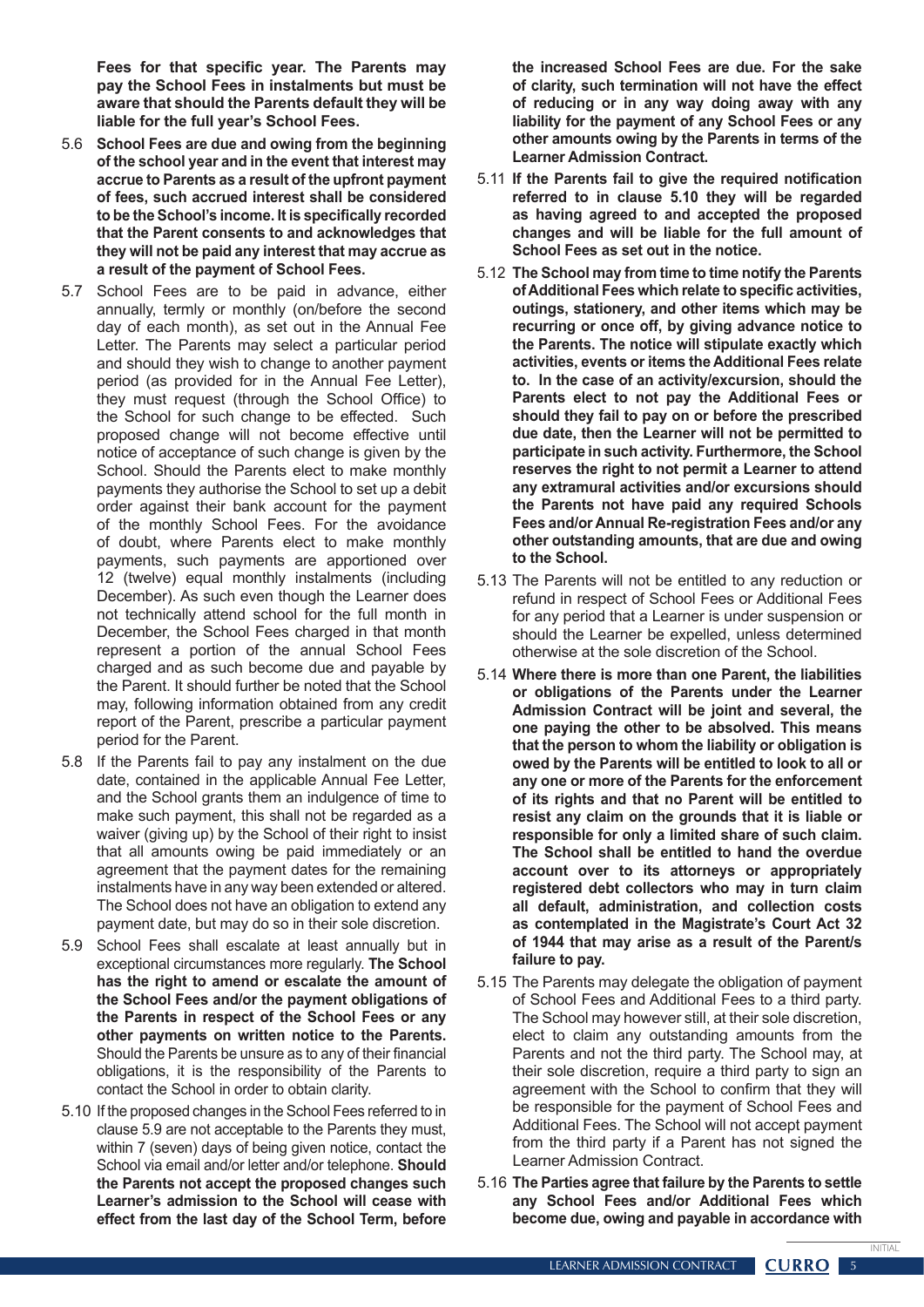**the Learner Admission Contract shall constitute a breach of the Learner Admission Contract. In that event, and without prejudice to any other rights that the School may have, the balance of the outstanding amounts for the remainder of the school year will become due and payable, 7 (seven) days after the date that the notice of breach is sent to the Parents. Should the Parents not remedy the breach then the School shall be entitled to:**

- 5.16.1 **Cancel the Learner Admission Contract with the Parents and/or claim specific performance in terms of the Learner Admission Contract. The Learner may be required to leave the School at the end of the School Term in which the default occurred or 30 (thirty) days after the default occurred (whichever is the longer period). This period is to allow the Learner time to find an alternative school. The Parties acknowledge and agree that it is difficult, if not impossible, to fill a vacancy in the course of the school year and should a Learner have to leave, the School will suffer financial loss. Therefore, the Parties agree that the full year's School Fees may be recovered from the Parents on the basis of liquidated damages; and/or**
- 5.16.2 Present a written notice/certificate, signed by the Executive Head, or his/her nominee or the appointed regional accountant, indicating all of the outstanding amounts that are due and owing by the Parents and this shall be sufficient proof of the outstanding amount for the purpose of obtaining judgment(whether by default or summary or provisional sentence) in any legal proceedings. The burden of proof shall be on the Parents to indicate why the notice/certificate is incorrect; and/or
- 5.16.3 To institute legal steps or legal proceedings against the Parents to recover the overdue amount and all legal costs incurred by them, on an attorney and client scale, including collection commission, to the maximum extent permitted by law; and/or
- 5.16.4 The School may, without the consent of the Parents, cede, delegate and/or assign all or any of their respective rights and obligations in terms of this Learner Admission Contract to any third party. The Parents herewith consent to such cession, delegation and/or assignment and the result thereof.

#### **6. SUSPENSION/TERMINATION OF ADMIS-SION AND NOTICE REQUIREMENTS**

6.1 Parents may terminate the admission and enrolment of a Learner at the School, after the commencement of the first day of the school year, by providing the School with at least 3 (three) calendar months written notice of termination of the enrolment of the Learner. Should the first day of the month fall on a Saturday, Sunday or public holiday or during any of the school holidays ("non-school day"), such notice must be furnished to the School by no later than the next school day, and that particular notice period will be calculated from the first day of the month during which such notice was

received by the School. **Parents will still be liable for the full school years School Fees, but the School, subject to the approval of the Chief Financial Officer of Curro, has sole discretion to return a portion of any fees paid upfront or waive certain payments that the Parents may owe, should they pay the School Fees in instalments.**

- 6.2 Should the Parents wish to terminate the enrolment of a Learner prior to the start of the new school year for which the enrolment is applicable, the Parents undertake to furnish the School with written notice of his/her wish to terminate on or before 7 December of the preceding year. Should the Parents fail to furnish the School with such notice by 7 December, **the School may hold the Parents liable for payment of School Fees equivalent to a 3 (three) calendar month period of the relevant subsequent year.**
- 6.3 The **School may summarily and with immediate effect, terminate the Learner Admission Contract and admission and enrolment of the Learner, if the Executive Head, or his/her nominee, is, at his/her sole discretion, of the opinion that the conduct and behaviour of either the Parents or Learner is of such an unreasonable nature that it is negatively affecting or is likely to negatively affect the progress of other Learners in attendance at the School, and/or the well-being of any member of the School, and/or the School's reputation and good name. In the case of a Learner, who is subject to a disciplinary hearing as a result of his/her conduct, the School shall be entitled, pending the outcome of a disciplinary enquiry, to suspend the Learner from the School, and pursuant to the outcome of the disciplinary enquiry, to terminate the admission of such Learner in accordance with the Curro Policies, the School Specific Policies and/or School Rules. The Parents shall be liable for the full year's School Fees which shall become due and owing on the date of cancellation of the Learner Admission Contract. The Parents will further be liable for any damage to or loss of School Facilities suffered as a direct result of the Learner's misconduct. The School, subject to the approval of the Chief Financial Officer of Curro, has an absolute discretion to return a portion of any fees paid upfront or waive certain payments that the Parents may owe should they pay the School Fees in instalments.**
- 6.4 The School, by giving 3 (three) calendar months' notice, may terminate the Learner Admission Contract and the admission and enrolment of a Learner if the Executive Head is reasonably of the opinion that the School can no longer provide adequately for any special educational needs of such Learner. The Learner shall be removed from the School at the end of the School Term in which the School provides the Parents with notice. Parents will still be liable for the full school year's School Fees, but the School, subject to the approval of the Chief Financial Officer of Curro, has an absolute discretion to return a portion of any fees paid upfront or waive certain payments that the Parents may owe should they pay the School Fees in instalments.
- 6.5 The admission of a Learner will terminate automatically on the death of the Learner.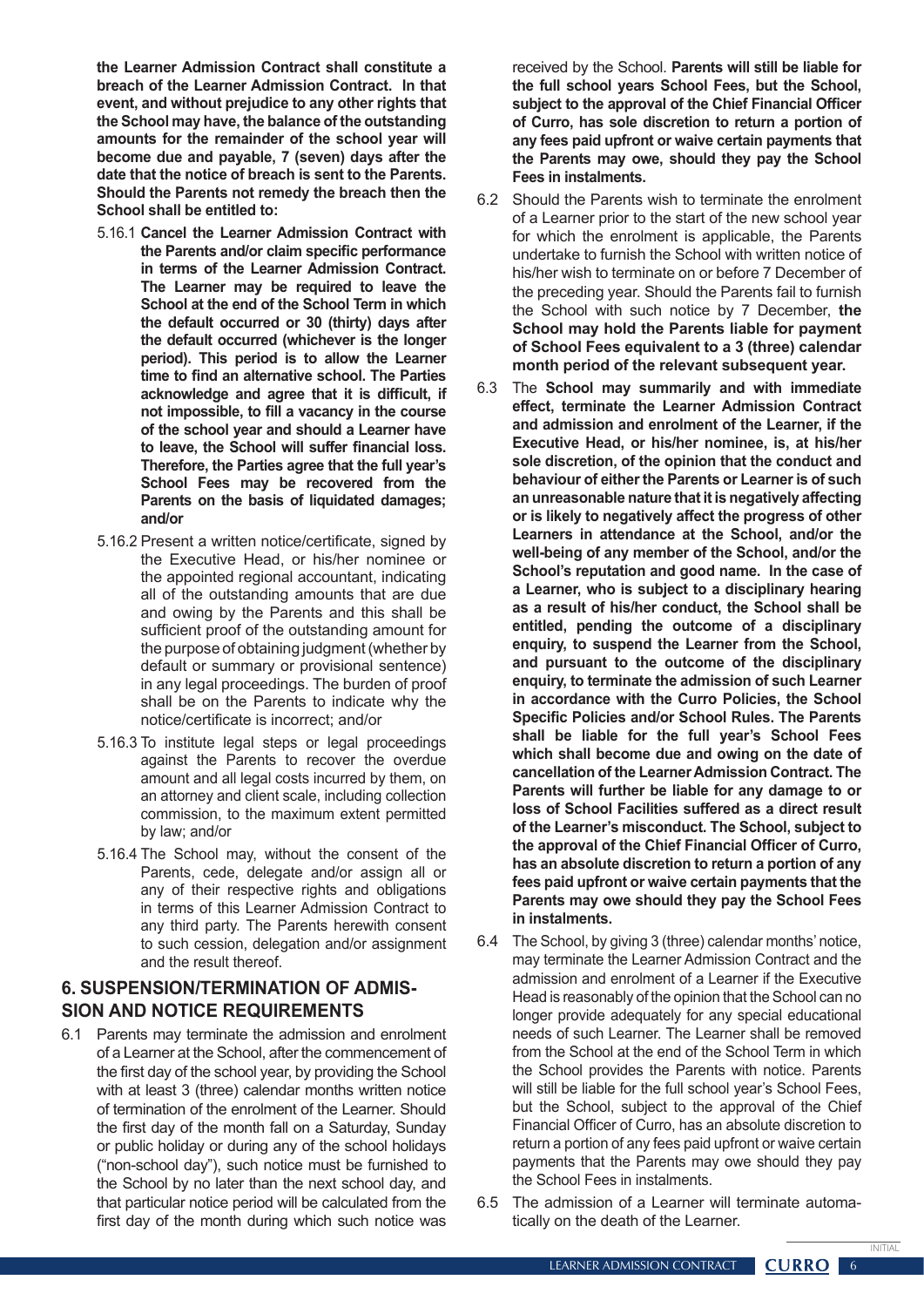# **7. BREACH**

- 7.1 If the Parents or Learner breach the Learner Admission Contract, or Curro Policies, or any School Specific Policy, and/or School Rule/s, the School may elect to send them a notice stating that they are in breach. If the Parents or Learner remain in breach for a period of 7 (seven) days after receiving notification that the School requires the breach be remedied, then the School shall be entitled, without prejudice to its rights and at its sole discretion, to follow the procedures as set out in the relevant Curro Policies, or School Specific Policies, School Rules, and/or the Learner Admission Contract depending on the nature of the breach, or to cancel the Learner's enrolment and the Learner Admission Contract. Depending on the nature of the breach the Learner may be required to leave the School immediately. The School shall have no obligation to refund any School Fees to the Parents if the Parents remained in breach despite written notice.
- 7.2 The School may claim payment of all moneys owing by the Parents along with the remainder of the outstanding School Fees for the current school year.

## **8. PROTECTION OF PERSONAL INFORMATION**

- 8.1 The **Parents and the Learner acknowledge that they have read the contents of the Learner Personal Information Policy and consent to abide with the terms and conditions contained therein. The School specifically draws the Parents' attention to the consent form contained within the aforementioned policy which confirms that the Parents' consent to the School processing the Learner's personal information as contained in section 35 (thirty five) of the Protection of Personal Information, Act 4 of 2013.**
- 8.2 The Parents and the Learners acknowledge that informal photographs may be taken of the Learners and/or the Parents at various school events or whilst on the School Premises and that insofar as these photographs are placed in the possession or control of the School these photographs might be used by the School or Curro or its subsidiaries or associates, in the electronic or printed media such as websites, newspapers, advertisements, magazines and various other sources. The Parents and the Learners consent to the use of the photographs as mentioned in this clause.
- 8.3 Neither the School nor any of their managers, representatives, staff members, other employees, and/or any executive committee member, prescribed officer or director of Curro, will be liable for any loss or damage that either the Parents or any Learner suffer as a result of the School furnishing any opinion or making any statement or disclosure of information if carried out in accordance with the provisions of the Learner Personal Information Policy.
- 8.4 The School undertakes to exercise reasonable care with a view to ensuring that the provision of any information concerning a Learner is accurate, and any opinion given regarding a Learner's ability, aptitude and character is fair.
- 8.5 The Parent hereby provides its consent to the School to distribute the Parents'names and contact details to other Parents, staff of School, Curro Holdings, or any other responsible persons authorised or delegated by the School for any School related purpose.

# **9. ACKNOWLEDGEMENTS, WAIVERS AND DECLARATIONS BY THE PARENTS**

- 9.1 The Parents hereby acknowledge and confirm that:
	- 9.1.1 The School reserves the right to apply the consequences of its Code of Conduct, Learner Disciplinary Policy, any other relevant Curro Policies, the School Specific Policies and School Rules, whether the Learner commits a breach on or outside of the School Premises; and
	- 9.1.2 They have familiarised themselves with the nature and extent of the Education Services (which includes sports activities) organised and provided by the School, as well as the School Facilities for the use of Learners and that they are fully aware of the risks and dangers that each Learner may be exposed to as result of his/her participation in the Education Services and use of the School Facilities; and
	- 9.1.3 They undertake to indemnify and hold harmless the School, and/or the Executive Head and/ or any member of staff, and/or any executive committee member, prescribed officer or director of Curro, against any claims arising from or in respect of the theft, loss, damage or destruction of any personal property of whatever nature (including school uniforms, sporting equipment, books, or any other personal possessions) brought onto the School Premises by a Learner (save that this undertaking will not apply to any person in whose care and possession any of the personal property has been placed and the theft, loss, damage or destruction is as a result of gross negligence or intentional damage); and
	- 9.1.4 Unless they specifically notify the School to the contrary, his/her consent to the Learner participating, under supervision, both inside and outside the School Premises in any sports; or activities; or travel to any school activity at another venue; which may result in physical injury, shall be deemed to have been given. The School shall not be responsible for any injury, loss or damage to the Learner or the Learner's property resulting from any of the abovementioned activities, except in the case of gross negligence on the part of the school staff or agents, and the Parents indemnify the School against any claims in this regard; and
	- 9.1.5 They will not withhold/delay payment should the School be in breach of any of its obligations; and
	- 9.1.6 They acknowledge and accept that the School may have to increase the intended number of Learners in a class should a Learner have to repeat a grade; and
	- 9.1.7 **They shall not hold the School and/or the Executive Head, any member of staff and/or any executive committee member, prescribed officer or director of Curro, liable for any act or omission, that is actionable in law and may/ has caused damage, injury or harm, including death, or loss of property, unless the act or omission amounts to gross negligence or was carried out intentionally; and**
	- 9.1.8 They accept that a Learner may require emergency medical care at a time that neither of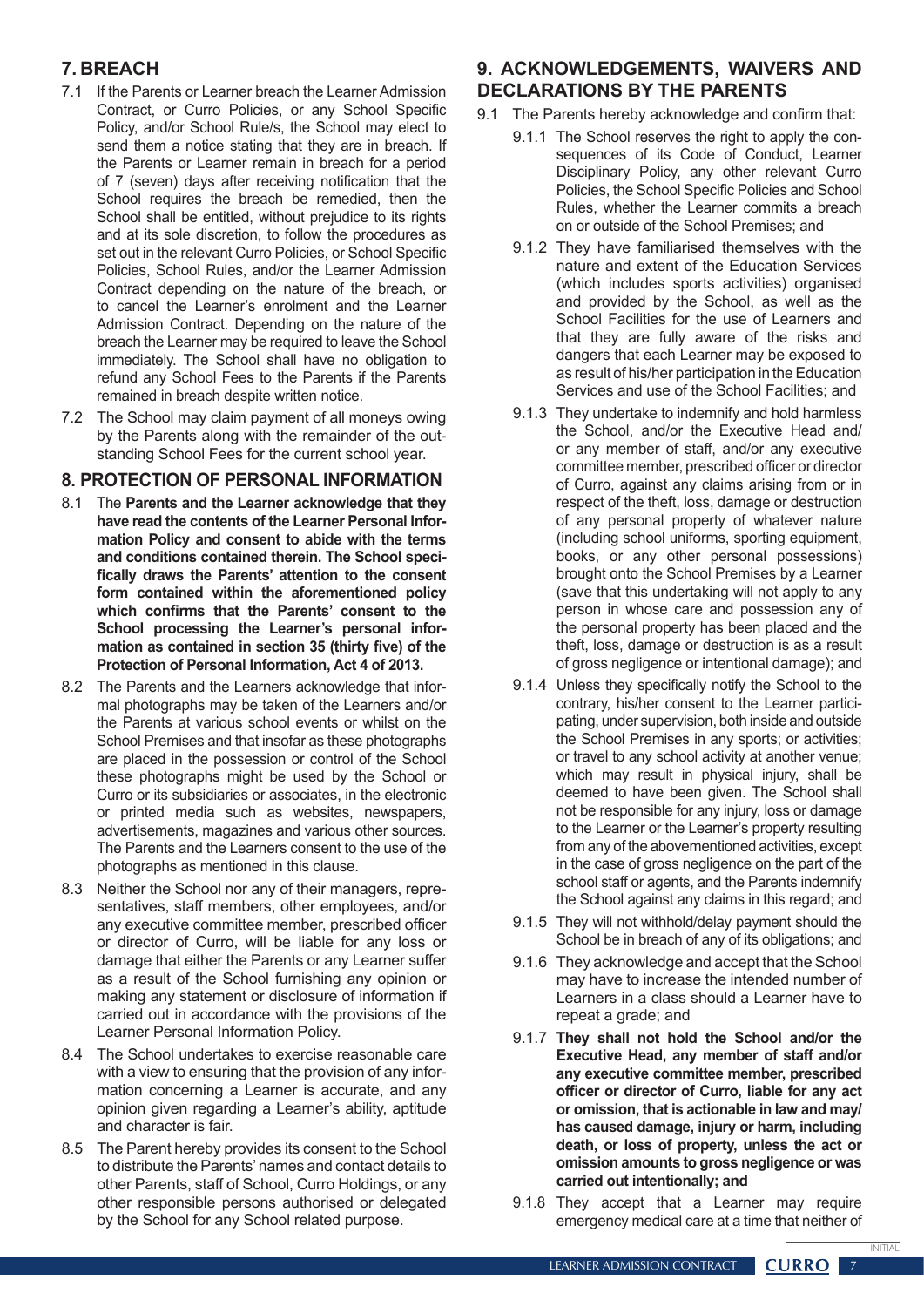them is easily contactable and therefore delegate to the Executive Head and/or his/her nominee and/or staff members of the School, the power to authorise any and all such medical treatment and take any and all such steps that he/she considers necessary to provide the Learner in question with the best medical care possible under the circumstances. If specific medical conditions are present which may impact emergency treatment, it is advisable that a medic-alert bracelet be worn by the Learner; and

- 9.1.9 They have recorded in the Admission Application Form all relevant details of each Learner's medical conditions (if any), prescribed medication (if any) and/or special healthcare needs (if any) and promise to immediately notify the Executive Head of any changes in a Learner's health, medicine, well-being or special healthcare needs; and
- 9.1.10 They indemnify and agree to hold harmless the Executive Head, the School and any of their directors, managers, representatives, staff members, other employees and/or any executive committee member, prescribed officer or director of Curro, from and against any claim made by any person, including by or on behalf of any Learner or either Parent, arising from or in connection with any physical and/or emotional and/or mental injury or harm or death as a result of any medical treatment or medication administered and/or any steps taken to arrange such emergency medical treatment for a Learner; and
- 9.1.11 They acknowledge and accept responsibility for the payment of all medical and related costs for each Learner's medical treatment; and
- 9.1.12 They acknowledge that their on-going co-operation with the School and good relationships amongst Parents of the School and amongst the Learners at the School is vital to the provision of a holistic and optimal educational experience for each Learner; and
- 9.1.13 **They confirm and agree that they have read and understood the Code of Conduct and all of the relevant Curro Policies, School Specific Policies and School Rules in existence as at the date of the admission to the School of each Learner, they accept the content thereof as binding upon them and each Learner and undertake to abide by them and to properly familiarise themselves with all amendments to, inter alia, the School Policies from time to time; and**
- 9.1.14 In the event of a Learner making use of School Transport, they indemnify and agree to hold harmless the Executive Head, the School and any of their directors, managers, representatives, staff members, other employees and/or any executive committee member, prescribed officer or director of Curro, from and against any claim made by any person, including by or on behalf of any Learner or either Parent, arising from or in connection with any physical and/or emotional and/or mental injury or harm or death as a result of

the Leaner's use of the School Transport ;and

9.1.15 They are aware that the Executive Head may in terms of the Code of Conduct, suspend or expel a Learner from the School. The Parents' attention is specifically drawn to the content of the School's Code of Conduct and Learner Disciplinary Policy. The examples in the School's Code of Conduct set out examples of offences and misconduct however this is not a closed list and a Learner may be suspended or expelled for offences which are not contained in the Code of Conduct. Further the Executive Head may remove the Learner from the School if, in the discretion of the Executive Head, the Learner's progress, attendance or behaviour (including behaviour outside of school hours or off the school premises) is seriously unsatisfactory and the removal of the Learner will be in the best interests of the School and the other Learners. The School will provide the Parents with written notice of the termination. Depending on the severity of the misconduct the School will determine when the Learner will be required to leave the School and the date will be set out in the notice of termination. Parents must be aware that the termination, in certain circumstances, may be immediate.

## **10. COSTS**

In the event that the School briefs legal representatives to enforce or advise the School on any of its rights in terms of the Learner Admission Contract or any of the School Policies or in order to defend any proceedings brought against the School, or any member of staff or other employee, it shall be entitled to recover these costs on an attorney own client scale, including commission and tracing charges, against the Parents.

## **11. NON-COMPLIANCE**

11.1 **Once a Learner has been admitted to the School the Parents are liable for the full year's School Fees for that specific year. The Parents may pay the School Fees in instalments, but must be aware that should the Parents default they will be liable for the full year's School Fees. Should the Parents neglect or refuse to pay any School Fees, Additional Fees, or any other amount due and payable to the School, promptly on the respective due date, or should the Parents commit any act of insolvency or give notice of any intention to surrender their estate; or should an application be brought for the provisional or final sequestration of their estate or of their liquidation; or should the Parents make any compromise arrangement with their creditors or should any judgment of any court be taken against the Parents, the full amount of outstanding School Fees and Additional Fees, if any, together with all other outstanding amounts will immediately become due and payable without any further notice to the Parents/Learner.**

#### **12. VARIATION**

The School reserves its right to amend the Learner Admission Contract from time to time for legal, safety or substantive reasons in order to assist the School in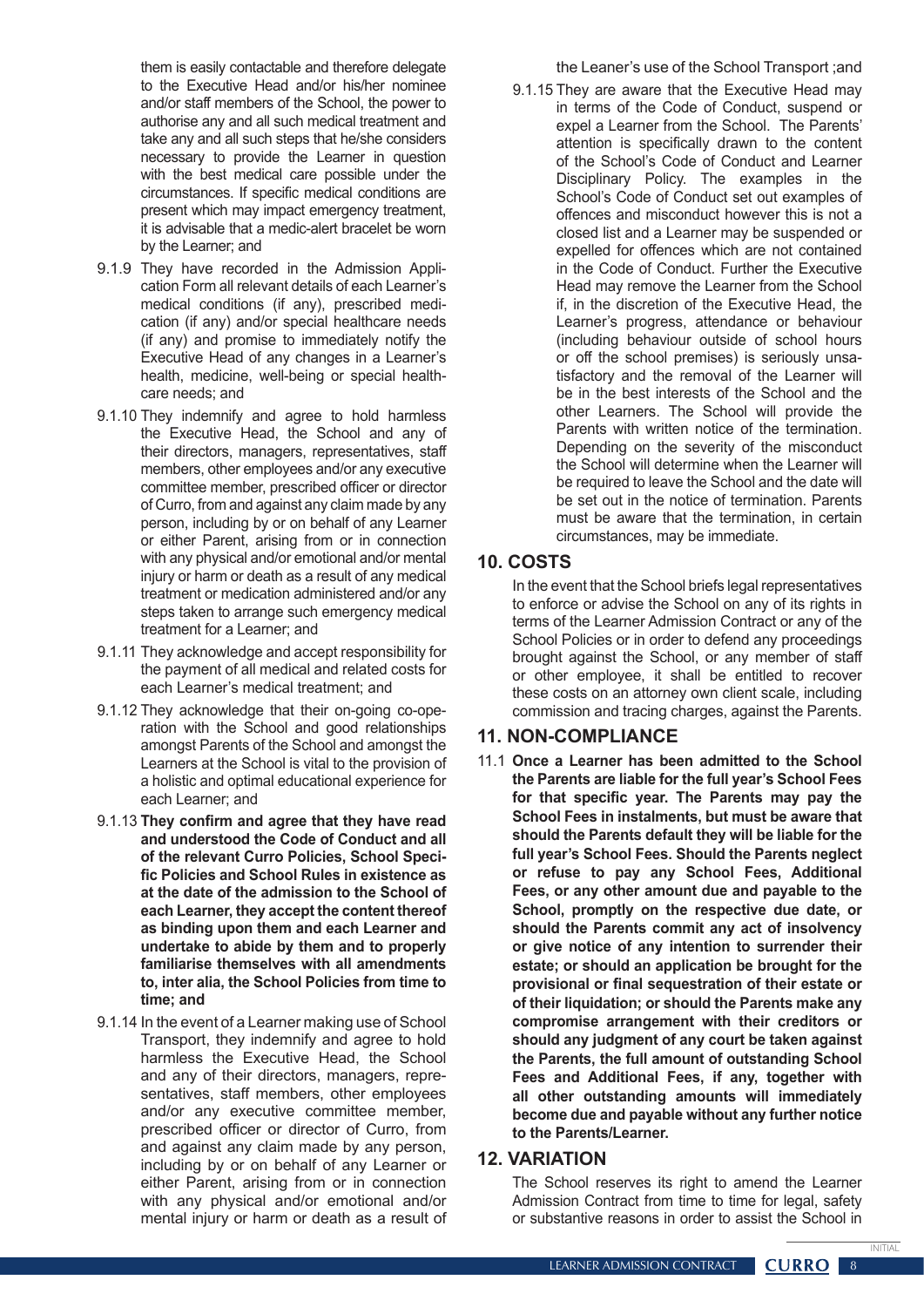providing superior education to its Learners. The School shall endeavour to provide the Parents with 1 (one) school term's notice of any amendments. No variation of the conditions which have the effect of releasing the Parents and/or the Learner from any obligations in the Learner Admission Contract shall be binding on the School unless contained in a written document that is signed by the Executive Head, or his/her nominee.

# **13. DOMICILIA AND NOTICES**

- 13.1 Where the Parents have to give a notice to any party in terms of the Learner Admission Contract, such notice shall be valid if delivered to the School's physical address, fax number or email address, which details appear on the Admission Application Form.
- 13.2 Where a notice has to be given to the Parents in terms of the Learner Admission Contract, such notice shall be valid if delivered to the Parents' physical address or email address, as set out in this Learner Admission Contract.
- 13.3 The Parents also appoint the aforementioned address as their *domicilium citandi et executandi*. The *domicilium citandi et executandi* address is the physical address and/or email address where the Parents would like all legal notices to be served in respect of all processes which must be served or exceptions which may be taken arising out of the Learner Admission Contract.
- 13.4 Parents agree to provide the School with updated email addresses, fax numbers and/or cellphone numbers to ensure that the School is able to contact them.
- 13.5 The Parties may change their address by written notice to the other party.
- 13.6 The Parties agree that notice to one Parent shall be considered notice to all Parents.

## **14. JURISDICTION AND GOVERNING LAW**

- 14.1 The Learner Admission Contract shall be governed by the law of South Africa.
- 14.2 The Parents' consent to Magistrate's Court having jurisdiction in respect of all proceedings connected with this Learner Admission Contract, notwithstanding that the amount claimed or the value of the matter in dispute exceeds such jurisdiction in terms of Section 45 of the Magistrate's Court Act 32 of 1944 (as amended). The School shall however not be obliged to institute action in the Magistrate's Court.
- 14.3 The School may at its sole election submit any matter or dispute connected with the Learner Admission Contract, to arbitration. The School shall however not be obliged to submit a matter to arbitration and may follow the usual legal process should it choose to.
	- 14.3.1 The School shall inform the Parents via written notice that it intends on submitting the matter to arbitration.
	- 14.3.2 The arbitration shall take place in accordance with the provisions of the Arbitration Act, No. 42 of 1965 (as amended or replaced from time to time). If the dispute is in regard to non-payment of School Fees, then the Rules of the South African Chamber of Arbitration shall apply as set out briefly below. Any other disputes shall be governed by the Arbitration Foundation of South Africa (AFSA).
- 14.3.3 Parties shall draft affidavits setting out the matter and they may employ legal counsel to assist them with the preparation and drafting.
- 14.3.4 The arbitration shall be held and concluded within 30 (thirty) days after the dispute has been registered.
- 14.3.5 The arbitrator shall be such independent and suitably qualified person as appointed, solely, by the Chairperson of the South African Chamber of Arbitration.
- 14.3.6 This clause shall constitute the irrevocable consent of each party to the arbitration proceedings and no party shall be entitled to withdraw therefrom or to claim at such proceedings that it is not bound by this clause.
- 14.3.7 All communication between the parties and the arbitrator shall be done in writing.
- 14.3.8 The arbitrator must make an award within 14 (fourteen) calendar days (weekends/ public holidays included). An extension to this period may be given by the Chairperson of the Chamber.
- 14.3.9 Each of the Parties hereby irrevocably agrees that the decision of the arbitrator and the arbitration proceedings shall be final and binding and shall be capable of being made an order of any court to whose jurisdiction the Parties are subject
- 14.3.10 Should the School elect to arbitrate in accordance with the Rules of the South African Chamber of Arbitration, the Parents and/or any interested party may request a copy of the Rules from the School. The Rules must be provided on or before the School institutes a claim.

# **15. WHOLE AGREEMENT**

- 15.1 This Learner Admission Contract and Admission Application Form constitutes the whole agreement between the Parties, except to the extent that the Learner Admission Contract provides otherwise, and no agreements, representations, warranties, variations, deletions, or agreed cancellation between the Parties other than those set out herein are binding on the Parties, unless reduced to writing and signed by both the Parents and the School.
- 15.2 The Learner Admission Contract and Application Admission Form may be executed in one or more counterparts, each of which shall be deemed an original and all of which shall be taken together and deemed to be one instrument.
- 15.3 If any provision of the Learner Admission Contract is held to be unenforceable for any reason, it shall be adjusted rather than voided, if possible, in order to achieve the intent of the Parties to this Learner Admission Contract to the extent possible. In any event, all other provisions of the Learner Admission Contract shall be deemed valid and enforceable to the full extent possible.